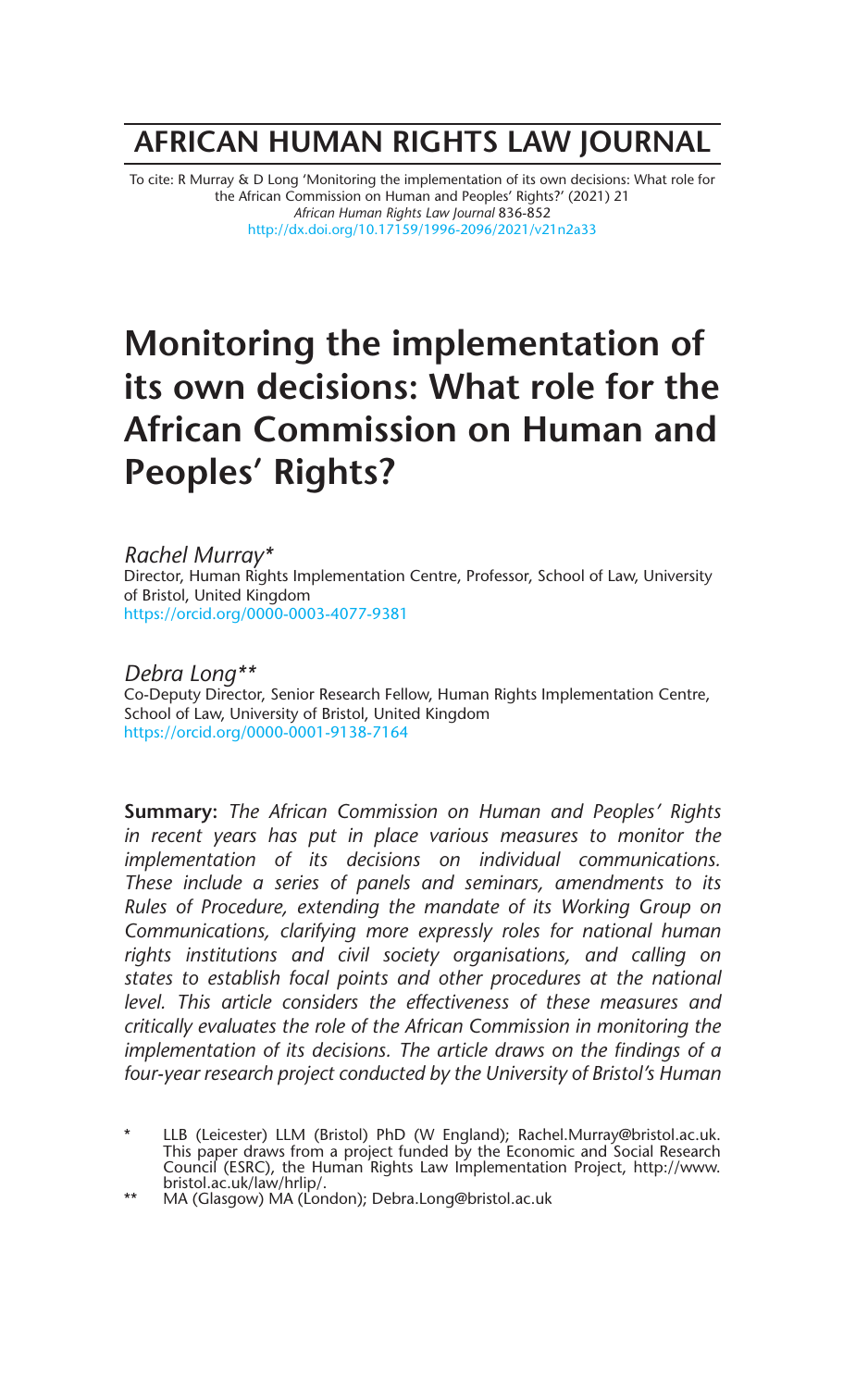MONITORING IMPLEMENTATION OF DECISIONS BY AFRICAN COMMISSION 837

*Rights Implementation Centre, in collaboration with the Centre for Human Rights at the University of Pretoria; the Human Rights Centre at the University of Essex; and the Middlesex University. This project tracked the implementation of selected decisions on individual communications, from the regional and UN human rights bodies, against nine countries from Africa, the Americas and Europe. These decisions were used as case studies to identify and examine the processes in place at the national, regional and international levels, to monitor and facilitate implementation. Among the themes explored was an examination of the extent to which there may be a difference in the discourse and behaviour of various domestic actors depending on which body issued the decision. In relation to decisions of the African Commission, this research identified that while there has been increased attention paid by the Commission to the issue of monitoring the implementation of its decisions, it nevertheless lacks strategic direction and there is a risk that the momentum and opportunities created by these initiatives will be lost without further strategic and institutional development by the Commission to clarify its role.*

**Key words:** *African Commission; implementation; decisions; monitor*

## **1 Introduction**

When the African Charter on Human and Peoples' Rights (African Charter) entered into force and the African Commission on Human and Peoples' Rights (African Commission) started operating in the late 1980s, it was considered pioneering that this new quasi-judicial body was even willing to pronounce on complaints from individuals or organisations alleging violations of the African Charter's provisions. The idea of a court had been rejected during negotiations on the drafting of the African Charter, it was argued, in part, because this did not fit the 'African' approach of settling disputes in an amicable manner. The final provisions of the African Charter suggest, on paper, a potentially weak organ in the African Commission, albeit with both a protective and promotional mandate.

Over the years the African Commission moved from interpreting the African Charter as providing it with the mandate to decide on complaints submitted by individuals and non-governmental organisations (NGOs), initially adopting decisions of only one or two paragraphs in length, to increasingly lengthy decisions that often list detailed reparations that the state authorities must take to remedy the violations found. Yet, as others have observed, relatively little attention had been paid to 'the degree to which, and under what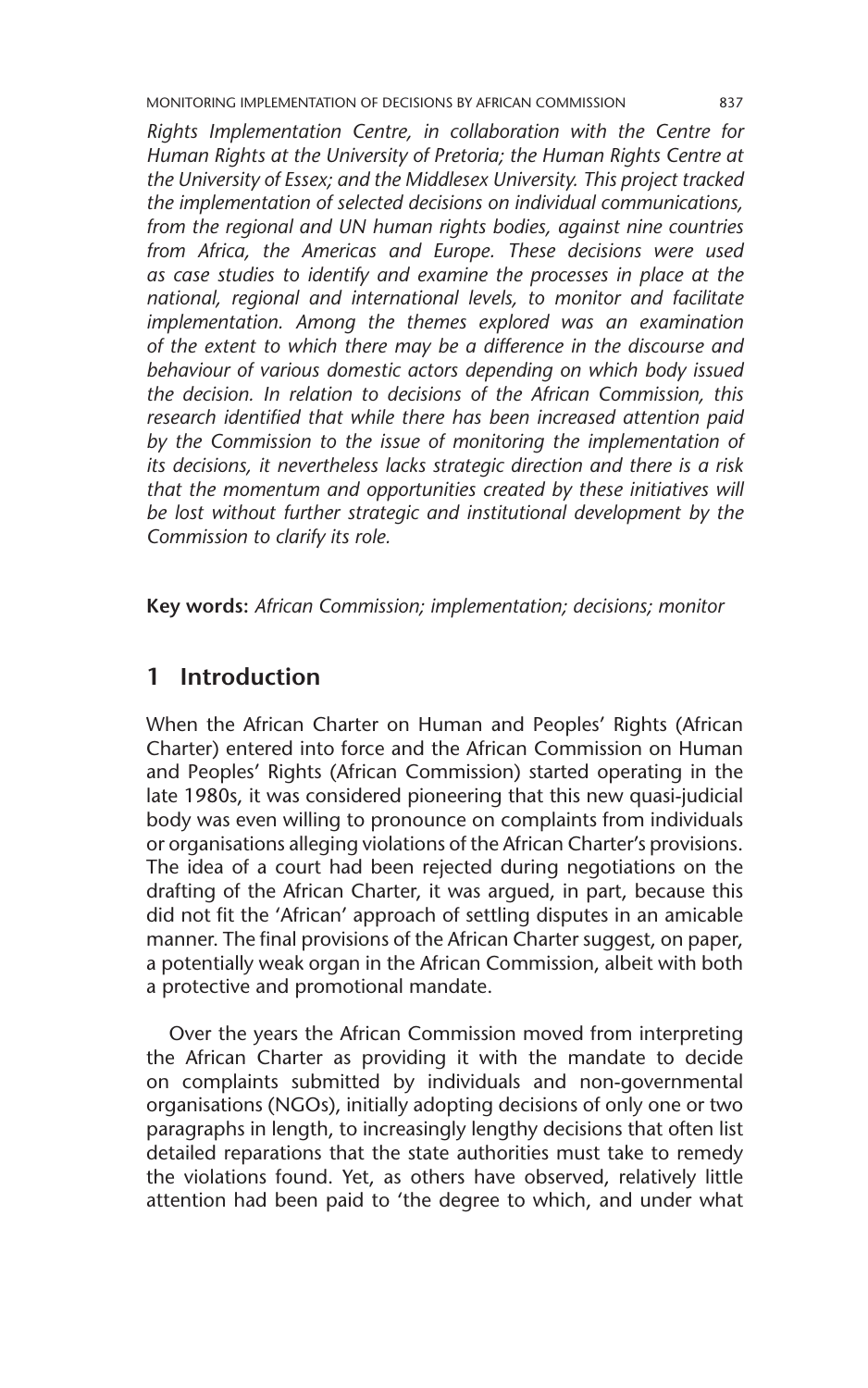conditions, states implement the judgments of the legal bodies designed to interpret and enforce those conventions'.1 During the last decade there has been growing interest in examining the extent to which states implement decisions or judgments from supranational human rights bodies, including the African Commission, partly in response to what has been described as an 'implementation crisis'.2 Within this discourse, scholars such as Heyns have considered the criticism levelled at the human rights bodies for the perceived lack of implementation with their decisions and the consequent impact on their legitimacy.<sup>3</sup>

This article argues that, although the African Commission has to deliver a broad mandate with limited resources, nevertheless, the Commission has a variety of means by which it can, and does, monitor and facilitate implementation of its decisions. However, it has struggled to use these measures systematically and develop a coherent role for itself in implementation. This position has been further complicated by having to share the space, since 2004, of protecting rights in the African Charter with an African Court on Human and Peoples' Rights (African Court). With the African Commission for a long time having been criticised for its ineffectiveness, one of the reasons for the creation of the African Court was the hope that binding judgments from a continental judicial body would be more likely to be complied with than the perceived 'non-binding' decisions from the African Commission.4 While this has not been proved correct, and research has demonstrated that factors other than the legal status of a decision or judgment are more significant in determining levels of implementation, $5$  this nevertheless adds a further dimension to how the Commission should define its role.

There is a school of thought that 'enforcement' through processes and clear consequences are more likely to result in implementation

<sup>1</sup> Open Society Justice Initiative *From judgment to justice: Implementing international and regional human rights decisions* (2010) 12.

<sup>2</sup> Open Society Justice Initiative (n 1) 11; R Murray & D Long *The implementation of the findings of the African Commission on Human and Peoples' Rights* (2015) 1.

<sup>3</sup> C Heyns & F Viljoen *The impact of the United Nations human rights treaties* (2002) 6; Murray & Long (n 2); P Engstrom 'Reconceptualising the impact of the Inter-American human rights system' (2017) 8 *Direito & Práxis Revista* 1250.

<sup>4</sup> UO Umozurike 'The protection of human rights under the Banjul Charter on Human and Peoples' Rights' (1988) 1 *African Journal of International Law* 82; G Naldi & K Magliveras 'The proposed African Court of Human and Peoples' Rights: Evaluation and comparison' (1996) 8 *African Journal of International and Comparative Law* 945; N Udombana 'Toward the African Court on Human and Peoples' Rights: Better late than never' (2000) 3 *Yale Human Rights and Development Law Journal* 64.

<sup>5</sup> F Viljoen & L Louw 'State compliance with the recommendations of the African Commission on Human and Peoples' Rights between 1993 and 2004' (2007) 101 *American Journal of International Law* 33; Murray & Long (n 2).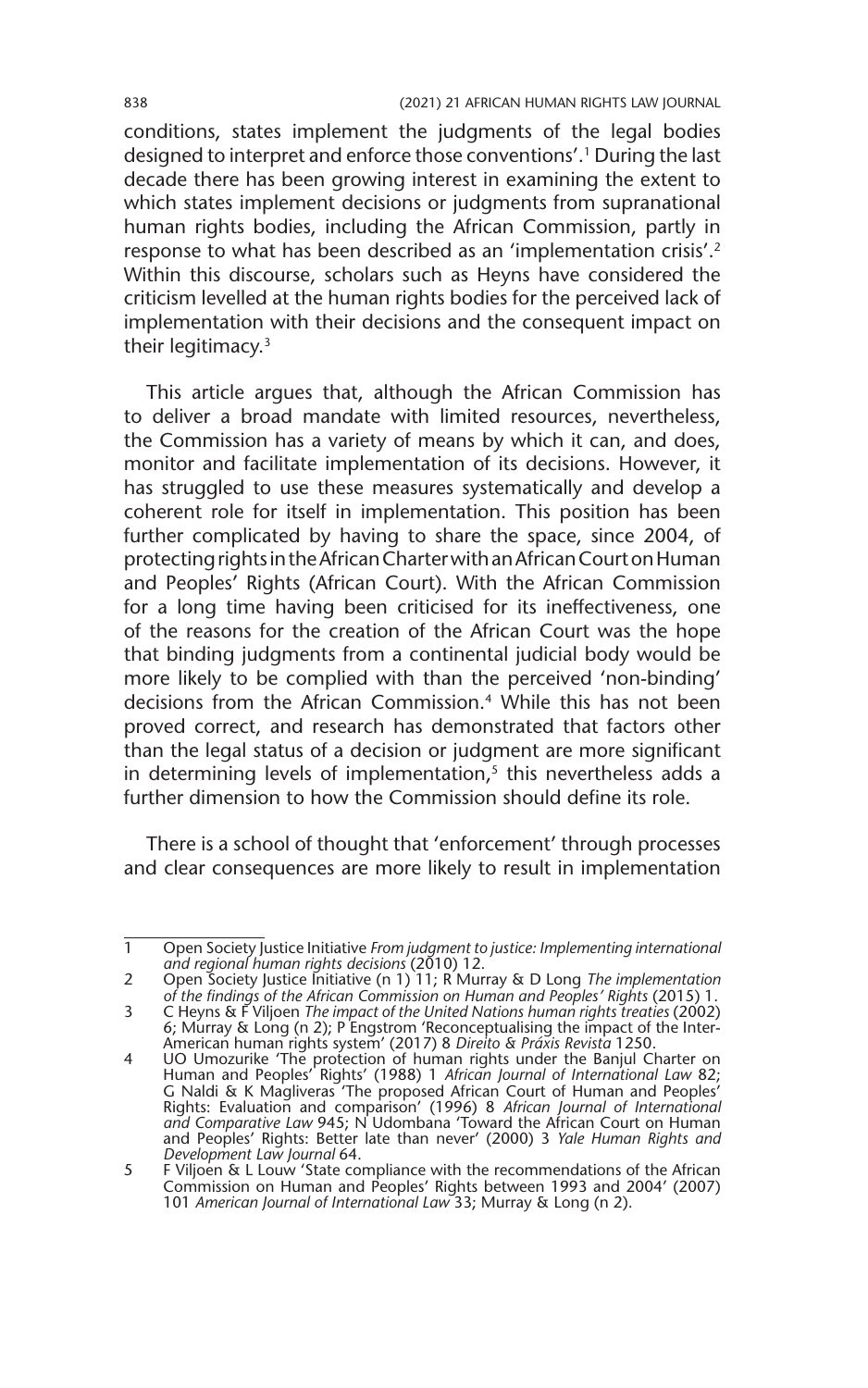MONITORING IMPLEMENTATION OF DECISIONS BY AFRICAN COMMISSION 839

by states.<sup>6</sup> Consequently, one of the main criticisms of the African Commission, and other supranational bodies, is that the lack of enforcement mechanisms makes them weak and hinders implementation of their findings.<sup>7</sup> However, other scholars have argued that persuasion, dialogue and cooperation is more effective in securing implementation. $8$  In practice, supranational bodies can, and do, play a variety of roles in implementation, such as monitoring, persuading, facilitating, and naming and shaming. Drawing upon a project aimed at tracking implementation of supranational bodies' decisions,<sup>9</sup> this article argues that the African Commission can increase the likelihood of implementation of its decisions by clarifying its role and developing a more strategic approach to using both soft and more forceful approaches at various stages in the post-decision process.10

Although the African Commission has set up procedures and used its existing mechanisms, as will be seen below, as a way of tracking the measures taken by states, it has employed these inconsistently and has not made full use of the range of tools at its disposal. Overall, it is difficult to discern a clear approach to monitoring implementation.

This lack of clarity has had an impact not only on the extent to which it considers it should, through dialogue, persuade states to implement its decisions, or take more forceful measures, but also how much discretion and leeway it should be providing to states in repairing the harm done; whether and how it will assess whether states have done enough; how visible these processes should be; and when it will increase pressure by referring to judicial or political bodies. If the African Commission were clearer in its role, this could ensure greater consistency and coherence in its approach, thereby increasing the likelihood of implementation.

<sup>6</sup> G Downs 'Enforcement and the evolution of cooperation' (1998) 19 *Michigan Journal of International Law* 319.

<sup>7</sup> GM Wachira & A Ayinla 'Twenty years of elusive enforcement of the recommendations of the African Commission on Human and Peoples' Rights: A possible remedy' (2006) 6 *African Human Rights Law Journal* 468; L Oette 'Bridging the enforcement gap' in C Hillebrecht, *Domestic politics and international human rights tribunals. The problem of compliance* (2014) 19.

<sup>8</sup> OC Okafor *The African human rights system, activist forces and international institutions* (2007) 83-86; C Sandoval, P Leach & R Murray 'Monitoring, cajoling<br>and promoting dialogue: What role for supranational human rights bodies in<br>the implementation of individual decisions?' (2020) 12 *Journal o Practice* 71.

<sup>9</sup> www.bristol.ac.uk/law/hrlip (accessed 14 November 2021).

<sup>10</sup> Sandoval et al (n 8).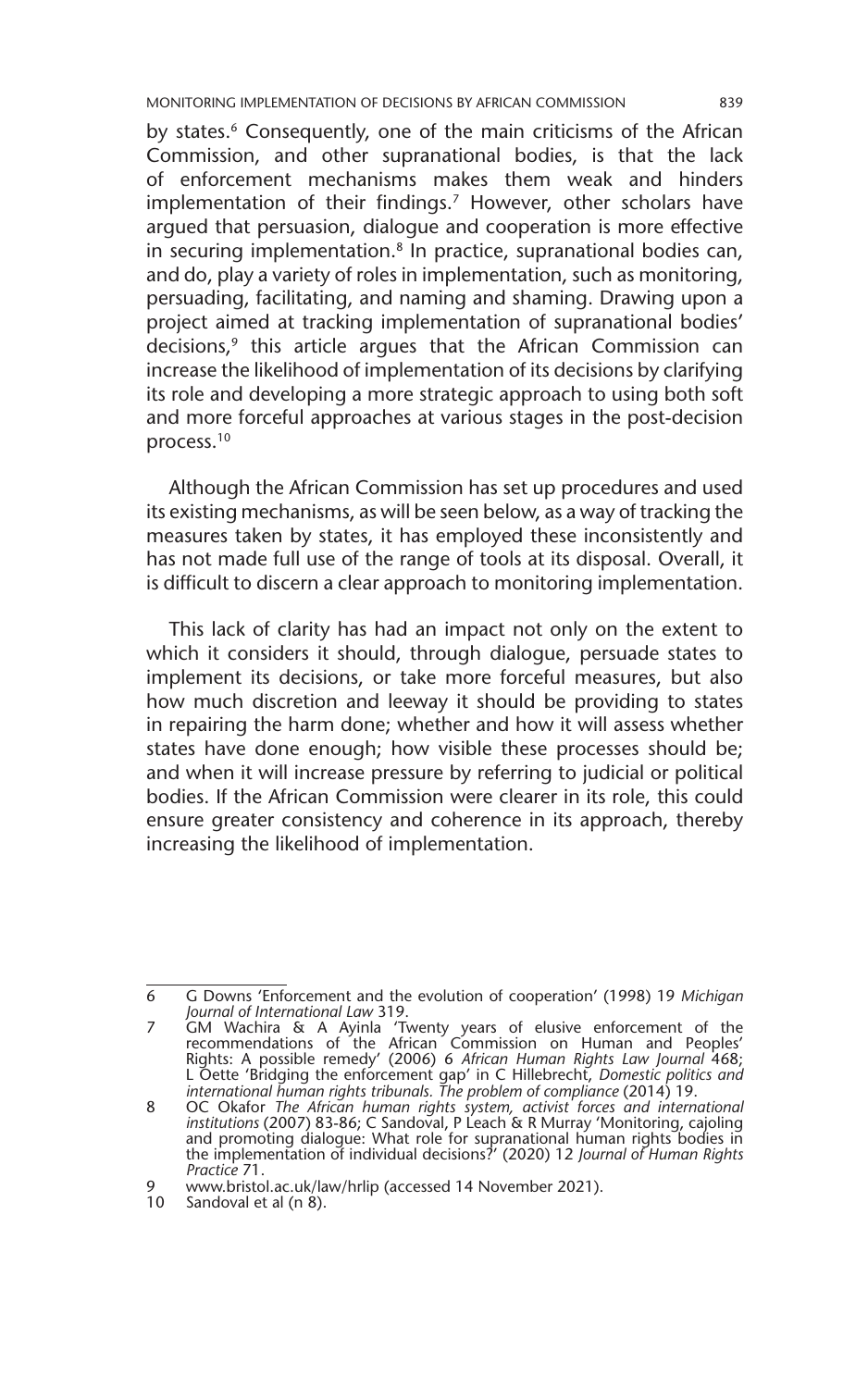## **2 Setting the scene: The importance of implementation**

There is no consistent approach to the application of the terms 'implementation' and 'compliance'. They are used inconsistently and sometimes interchangeably by human rights bodies, states, civil society organisations (CSOs), scholars and other stakeholders. The African Commission is no exception and there is no coherent policy on the terms used, when and in what context.

In this article we apply the term 'implementation' to the process by which states take measures at the national level to address issues of concern raised by the human rights treaty bodies. Typically, this is a legal process to incorporate them in 'domestic law through legislation, judicial decision, executive decree, or other process'.11

The implementation of decisions is important for numerous reasons. First, states have an obligation under international law to repair any harm done to victims of human rights violations. This right is enshrined in numerous treaties and instruments, and the African Commission has reiterated that '[s]tate parties to the African Charter on Human and Peoples' Rights (the African Charter) are obliged to ensure both in law and practice that victims of violations of the human rights enshrined in the African Charter have access to and obtain redress'.<sup>12</sup>

In addition to identifying individual measures that need to be addressed, decisions on individual communications can assist states to identify areas in need of reform. Implementation processes can form part of ongoing efforts to develop strategies that support institutional or legislative reform; capacity building and training of state officials and agents, or anti-corruption initiatives, to strengthen the professionalism of public services and build trust in state institutions.13 As the Office of the United Nations High Commissioner for Human Rights (OHCHR) has noted, it is through

the adjudication of individual cases, that international norms that may otherwise seem general and abstract are put into practical effect. When

<sup>11</sup> D Shelton 'Law, "non-law" and the problem of soft law' in D Shelton (ed) *Commitment and compliance: The role of non-binding norms in the international legal system* (2003) 5.

<sup>12</sup> Art 5(1) General Comment 4 on the African Charter on Human and Peoples' Rights: The Right to Redress for Victims of Torture and Other Cruel, Inhuman or Degrading Punishment or Treatment.

<sup>13</sup> D Long & R Murray *Providing reparation for human rights cases: A practical guide for African states (*2019), https://www.bristol.ac.uk/media-library/sites/law/ documents/Guide.pdf (accessed 29 November 2021).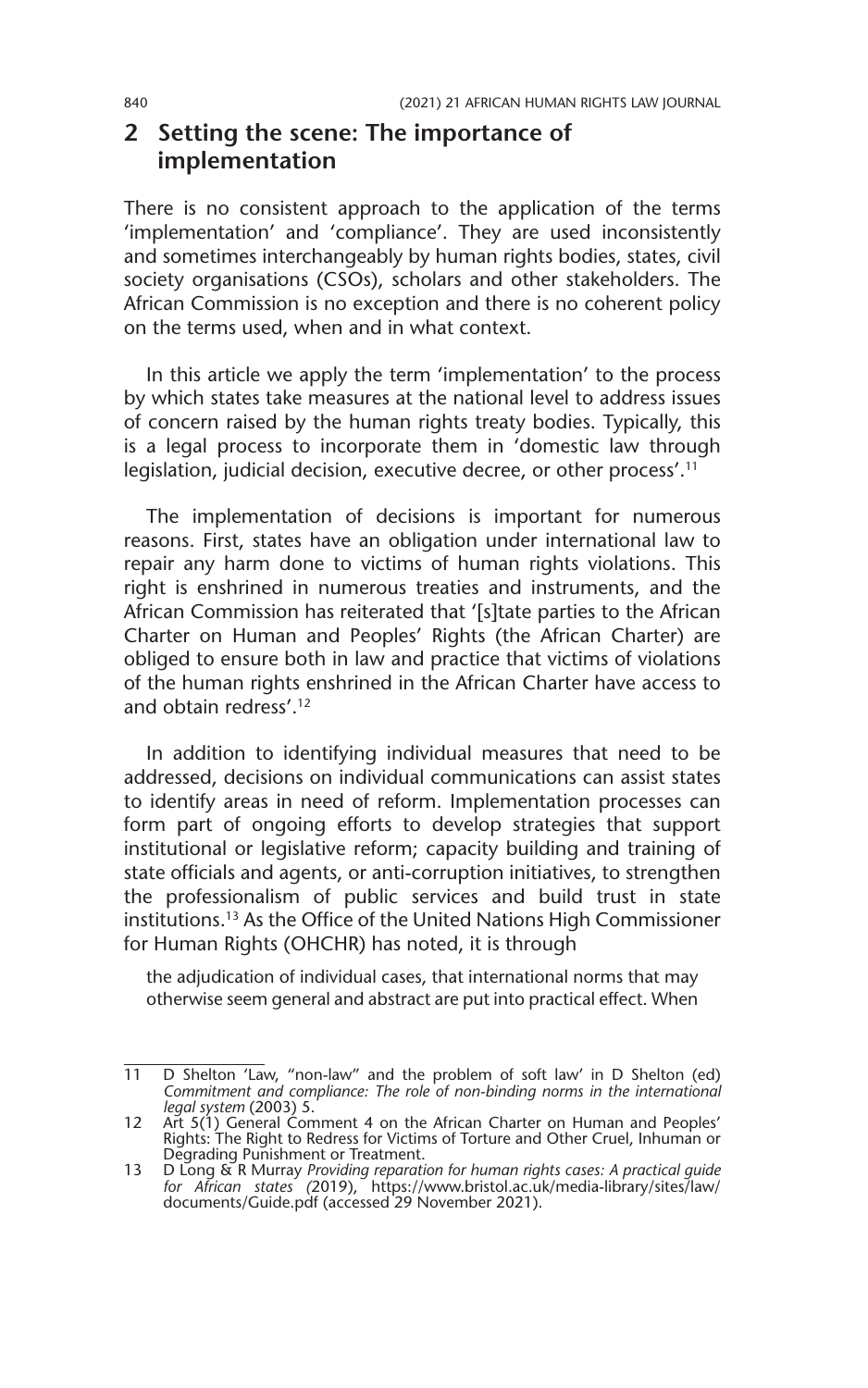applied to a person's real-life situation, the standards contained in international human rights treaties find their most direct application.<sup>14</sup>

Within this implementation dynamic between states and complainants and victims, it is recognised that supranational bodies such as the African Commission have a key part to play to incentivise, facilitate and trigger implementation.<sup>15</sup> In this context, the Commission can, and does, undertake a range of roles in the monitoring its own decisions, whether this is gathering information; reporting on the measures taken; engaging in dialogue with the parties; interpretation and technical assistance; assessment; coordination; or enforcement,<sup>16</sup> although, as this article argues, our research found that the African Commission is not using these approaches systematically or fully.

Softer forms of interaction, such as 'deliberation, cooperation and continuous exchange<sup> $17$ </sup> (a managerial approach to compliance),  $18$ may in certain circumstances be more effective. Full implementation can take time and, therefore, the ability to maintain this dialogue over a sustained period, if necessary, is also important.<sup>19</sup> However, dialogue may run its course or not be effective for certain situations and, therefore, the ability to move to less persuasive measures, what Heyns refers to as turning 'the international enforcement screws tighter',20 may be required.

<sup>14</sup> Office of High Commissioner for Human Rights *Procedure for complaints by individuals under the human rights treaties* (2019), https://www.ohchr.org/ en/hrbodies/tbpetitions/Pages/IndividualCommunications.aspx (accessed 29 November 2021).

<sup>15</sup> A Donald, D Long & A-K Speck 'Identifying and assessing the implementation of human rights decisions' (2020) 12 *Journal of Human Rights Practice* 126; Murray & Long (n 2) 119, 135, 136, 139; D Long & R Murray 'The role and use of soft law instruments in the African human rights system' in S Lagoutte, T Gammeltoft-Hansen & J Cerone (eds) *Tracing the roles of soft law in human rights* ( 2016) 99.

<sup>16</sup> R Murray et al 'Monitoring implementation of the decisions and judgments of the African Commission and Court on Human and Peoples' Rights' (2017) 1 *African Human Rights Yearbook* 150.

<sup>17</sup> B Çalı, & A Koch 'Lessons learnt from the implementation of civil and political rights judgments' (2011), http://papers.ssrn.com/sol3/papers.cfm?abstract\_ id=1858663 (accessed 29 November 2021).

<sup>18</sup> A Chayes & A Chayes *The new sovereignty: Compliance with international regulatory agreements* (1995). 19 C Sandoval et al Practice Note 'The European system of human rights protection:

no Rolls-Royce, but a solid engine fit for the future?' (2020) 12 *Journal of Human Rights Practice*.

<sup>20</sup> C Heyns & F Viljoen 'The impact of the United Nations human rights treaties on the domestic level' (2001) 23 *Human Rights Quarterly* 483.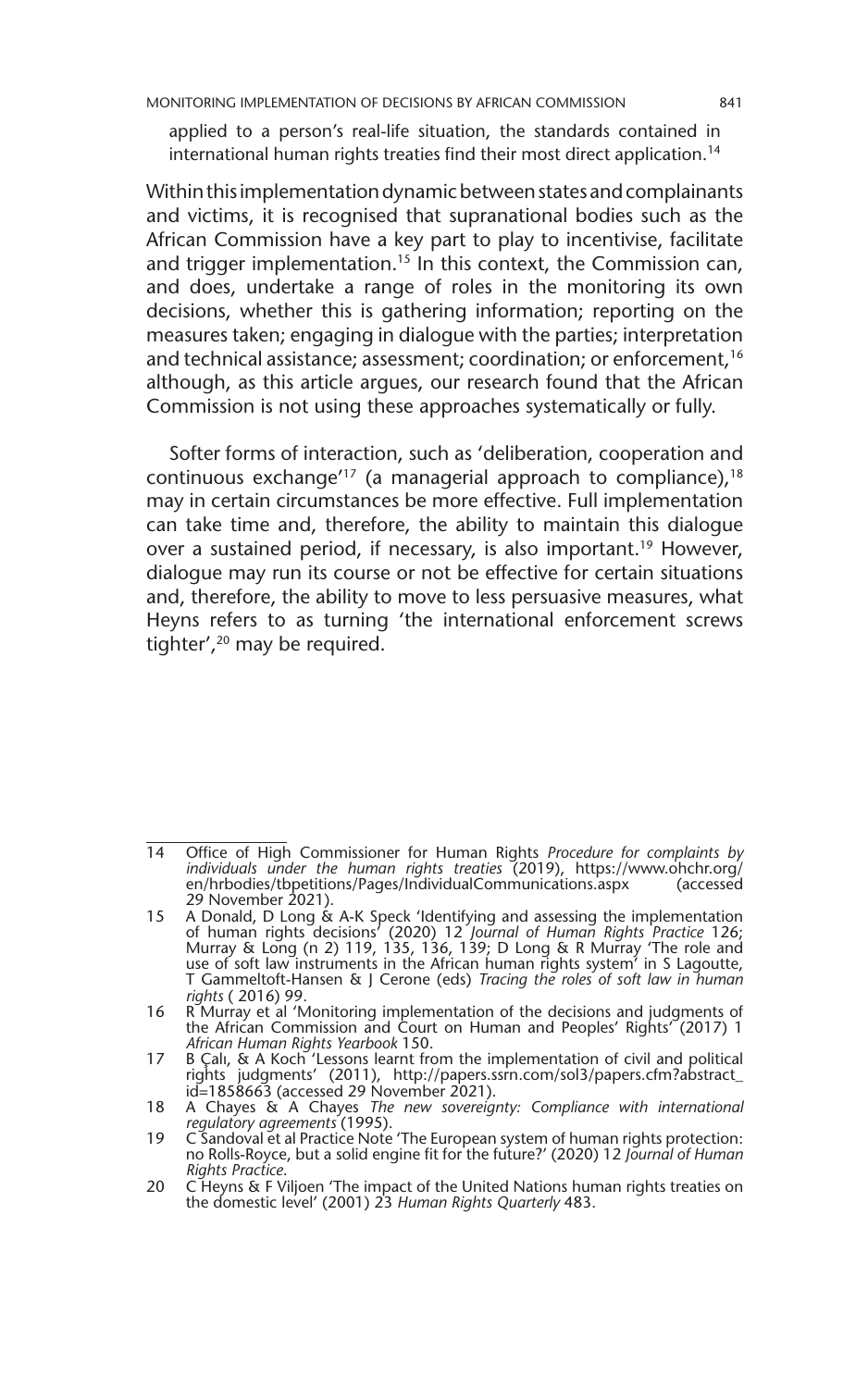## **3 Overview of African Commission and its procedures to monitor implementation**

The African Commission has been willing to take on a monitoring role, as illustrated not only by mechanisms it has set up specifically to follow up on its decisions, but also through the use of its other procedures. Prior to the adoption of revised Rules of Procedure in 2010 there was no institutionalised procedure to follow up on decisions, although the Commission had used its broad range of procedures and mechanisms to follow up on its decisions, albeit on an *ad hoc* basis.21 The procedure for follow-up on decisions is now set out under Rule 125 of the newly-revised Rules of Procedure, adopted in 2020.<sup>22</sup> This Rule requires the state concerned to inform the African Commission, within 180 days, of the measures that are being taken to implement a decision, where there is a finding of a violation.23 The Rule also prescribes a role for the commissioner, who is the Rapporteur for the Communication, to be a focal point for monitoring implementation.<sup>24</sup> In accordance, with this Rule the African Commission can also raise issues of 'non-compliance' with its decisions, and refer the matter to the attention of the competent policy organs of the African Union (AU).<sup>25</sup>

However, as discussed below, despite the requirement for the state concerned to reply, and the creation of focal points at the African Commission on specific communications, in practice the time limits for replies are typically ignored, and the Commission struggles to obtain information from the state on its actions postdecision.26 Furthermore, the Commission has appeared reluctant to inform and engage the AU organs, when a state is apparently failing to implement.<sup>27</sup>

In 2011 the African Commission established a Working Group on Communications, and although initially this Working Group was not given the express mandate to follow-up on decisions,<sup>28</sup> this was

<sup>21</sup> Murray & Long (n 2) 120-121.<br>22 African Commission on Human

<sup>22</sup> African Commission on Human and Peoples' Rights 'Rules of Procedure of the African Commission on Human and Peoples' Rights', https://www.achpr.org/ rulesofprocedure#ch3.3 (accessed 29 November 2021).

<sup>23</sup> Rule 125(1) (n 22).

<sup>24</sup> Rule 125(5) & (6).

<sup>25</sup> Rule  $125(8)$ .

<sup>26</sup> African Commission on Human and Peoples' Rights 'Report on the Status of Communications and Intersession Report of the Working Group on Communications'(2020) 25-27.

<sup>27</sup> Murray & Long (n 2) 119-139.

<sup>28</sup> African Commission on Human and Peoples' Rights 'Resolution Establishing a Working Group on Communications and Appointment of Members' (2011).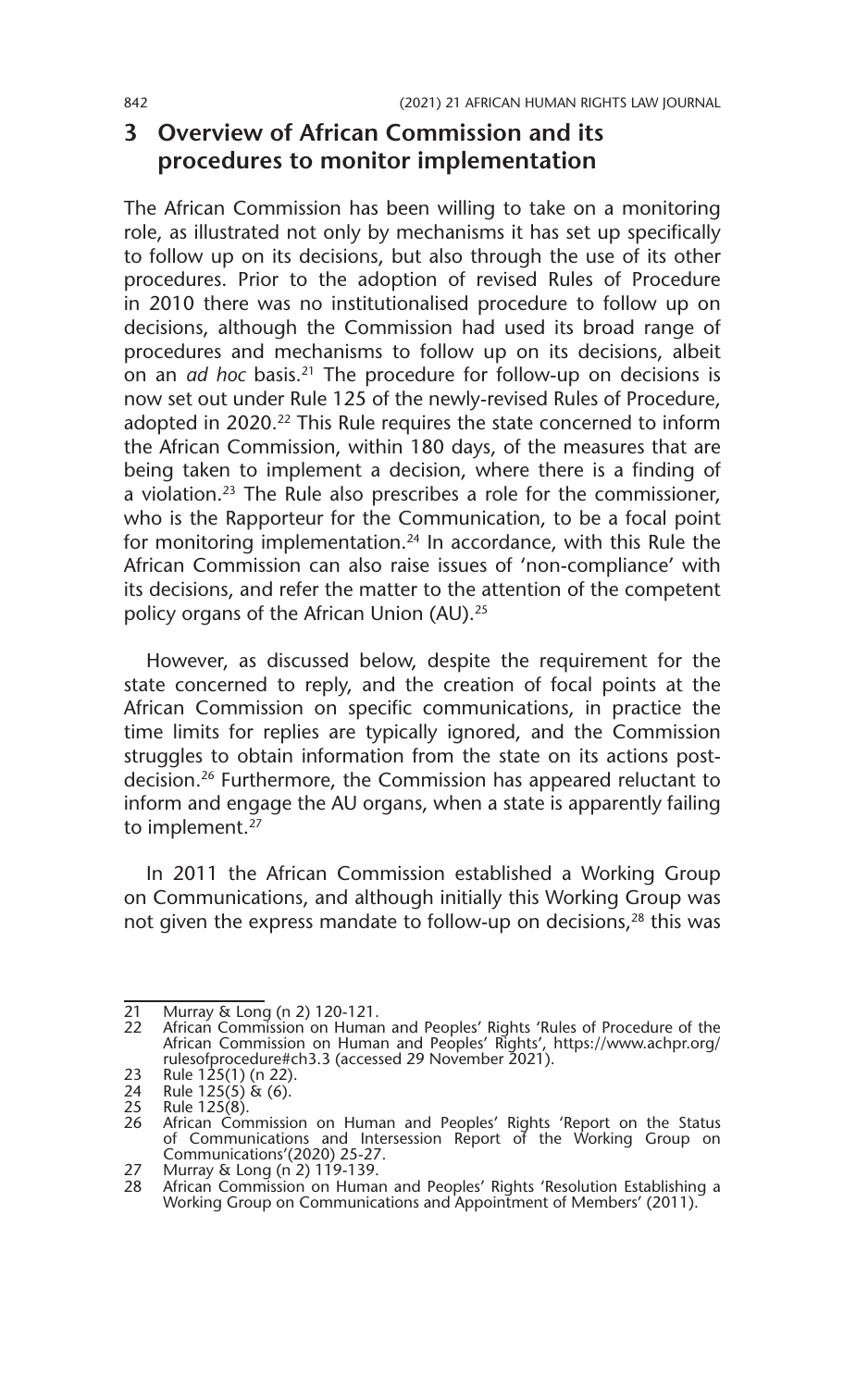rectified in 2012 when a resolution was passed which expanded the mandate of this Working Group, entrusting it to:<sup>29</sup>

- (1) coordinate follow-up on decisions of the Commission on Communications, by concerned Rapporteurs;
- (2) collect information on the status of implementation of the Commission's decisions;
- (3) present a consolidated report on the status of implementation of the Commission's decisions on Communications at each ordinary session, in line with Rule 112(7) of its Rules of Procedure.

This mandate has been renewed in subsequent resolutions, most recently in 2020.<sup>30</sup> The Working Group, therefore, has an explicit power and duty to coordinate follow-up activity. However, although the Working Group does submit an activity report with a specific section devoted to implementation of its decisions, these reports nevertheless contain little by way of useful data. The Working Group has highlighted that as a result of a lack of information, 'it is extremely difficult to measure the level of implementation and to assess the impact of the Commission's decisions'.31

In recent years the African Commission has reflected on its role in monitoring the implementation of decisions. In 2017 and 2018 it held two regional seminars on this issue, the first in Dakar in August 2017<sup>32</sup> and the other in Zanzibar in September 2018.<sup>33</sup> These consultations brought together Commission members with representatives from states, national human rights institutions, and civil society to take stock and discuss ways in which to strengthen the African human rights system, through the Commission's human rights promotion and protection mandate. The outcomes of these discussions provide some useful and practical ideas, although to date very few have been actioned. For example, one of the recommendations was to establish

<sup>29</sup> African Commission on Human and Peoples' Rights 'Resolution on the Expansion of the Mandate of the Working Group on Communications and Modifying its Composition' (2012) 1.

<sup>30</sup> African Commission on Human and Peoples' Rights 'Resolution 462 on the Renewal of the Mandate, Appointment of the Chairperson and Reconstitution of the Working Group on Communications' (2020).

<sup>31</sup> African Commission on Human and Peoples' Rights 'Report on the Status of Communications and Intersession Report of the Working Group on Communications' (2020) para 25, https://www.achpr.org/sessions/ sessionsp?id=354 (accessed 29 November 2021).

<sup>32</sup> African Commission on Human and Peoples' Rights 'Report of the Regional Seminar on the Implementation of Decisions of the African Commission on Human and Peoples' Rights' (August 2017) Dakar, Senegal, https://www.achpr. org/news/viewdetail?id=13 (accessed 29 November 2021). 33 African Commission on Human and Peoples' Rights 'Report of the Second

Regional Seminar on the Implementation of Decisions of the African Commission on Human and Peoples' Rights' (September 2018), https://www.achpr.org/ news/viewdetail?id=3 (accessed 29 November 2021).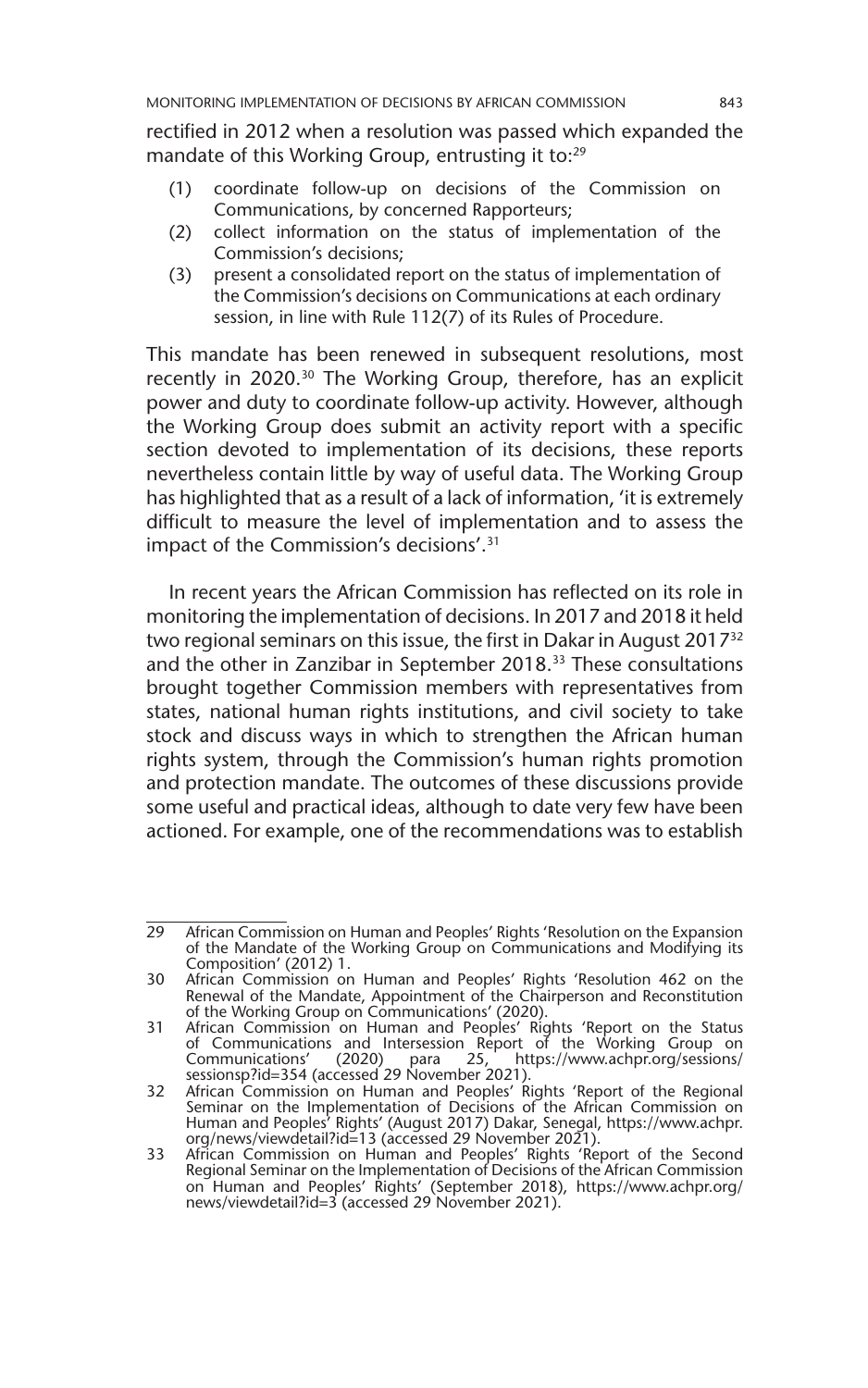an implementation unit in the Secretariat, $34$  which would provide necessary support to the Working Group on Communications and a vital focal point to request information from states, complainants and other stakeholders on measures taken to implement decisions. Similarly, a recommendation was made to develop a database with up-to-date information on the status of implementation of decisions by state parties.<sup>35</sup> Other recommendations from these consultations were also aimed at increasing visibility by, *inter alia*, developing a communication strategy taking into account the special relationships between the Commission, state parties, national human rights institutions and civil society organisations and to collaborate with all stakeholders, including national human rights institutions, in disseminating recommendations and decisions of the Commission.<sup>36</sup>

Second, the African Commission has used its other mechanisms to seek information on the measures taken by states to implement the decisions, to monitor that and to persuade states to implement.

The state reporting mechanism under article 62 has been used to follow up on decisions, albeit not systematically. Some states have used their periodic state party reports to inform the African Commission on the measures they have taken. For example, the Republic of Kenya included specific information on the *Endorois* case in its combined 13th and 14th periodic reports submitted in March 2021. This provides information on the task force established in 2014 to facilitate implementation, and highlights those measures on which it has taken action, as well as those that are outstanding. It also indicates some challenges for implementation.<sup>37</sup>

Although by no means typical, the African Commission has sometimes included in its decisions an express recommendation for the state to provide information on implementation in its next periodic report. For example, in the case of *LRF v Zambia* the Commission requested 'the Republic of Zambia to report back to the Commission when it submits its next country report in terms of Article 62 on measures taken to comply with this recommendation'. 38 The revised Rules of Procedure, as mentioned above, include a series of deadlines for a violator-state to provide information on implementation, and

<sup>34</sup> African Commission on Human and Peoples' Rights (n 33) 9.

<sup>35</sup> African Commission on Human and Peoples' Rights (n 33). 36 African Commission on Human and Peoples' Rights (n 33) 9. 37 Republic of Kenya combined 12th and 13th Periodic Reports 2015-2020 paras 144-146.

<sup>38</sup> *Legal Resources Foundation v Zambia* (2001) AHRLR 84 (ACHPR 2001); *Purohit & Another v The Gambia* (2003) AHRLR 96 (ACHPR 2003).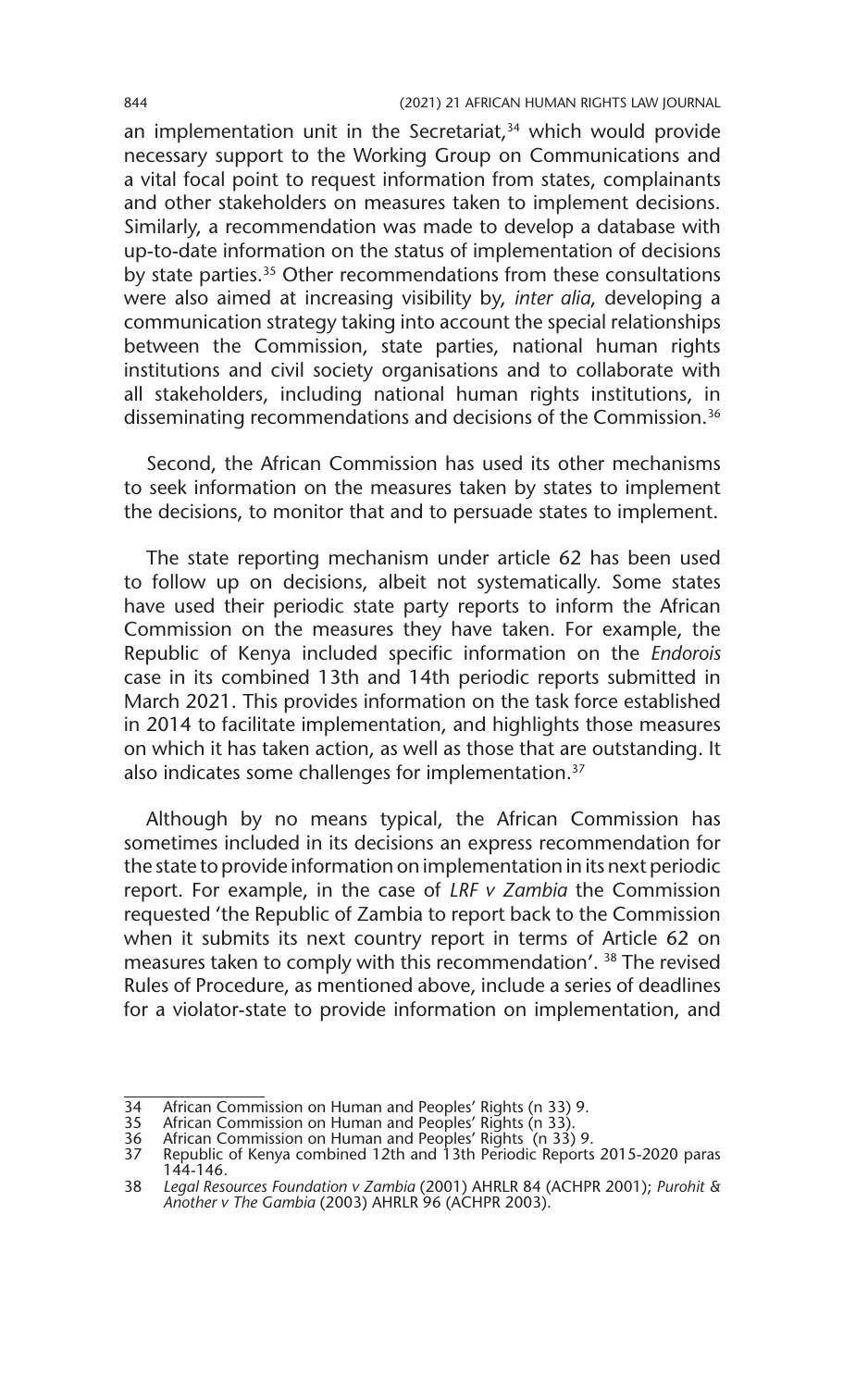these could be reinforced by a standard recommendation in decisions requiring information on implementation in the next periodic report.

In accordance with Rules 7, 76 and 86 of the Rules of Procedure, the African Commission is mandated to undertake promotional and protection missions to states. In a few instances these missions have been used by commissioners as an opportunity to gather information on any measures taken to implement its decisions, and to engage not only with the parties concerned but also other stakeholders such as national human rights institutions and CSOs. For example, during a promotional visit to Mauritania in 2012, questions were asked in relation to a number of related communications.<sup>39</sup> Similarly, in a mission to Botswana in 2005 the visiting delegation requested information on the steps taken to implement recommendations on the decision on the *Modise v Botswana* communication.40

The African Commission has also been receptive to developing and using other measures to focus on the implementation of its decisions, although such measures are exceptional. For example, back in 1995, even before follow up on decisions was expressly provided in the Rules of Procedure, the Commission used an extraordinary session to focus principally on follow-up on a number of communications involving the government of Nigeria.<sup>41</sup>

More recently, mirroring the approach of the Inter-American Court of Human Rights,<sup>42</sup> the African Commission has held two 'implementation hearings', at the request of the complainants, as a means to gather information and foster dialogue to encourage action by the state to provide the requisite reparations measures, one in respect of a series of cases against Mauritania, the other for a case against Kenya.43

<sup>39</sup> African Commission on Human and Peoples' Rights Report of the Promotional Mission to the Islamic Republic of Mauritania (2012) 9.

<sup>40</sup> African Commission on Human and Peoples' Rights Report of the Promotional Mission to the Republic of Botswana (2005) 13.

<sup>41</sup> African Commission on Human and Peoples' Rights 'Second Extra-Ordinary Session Final Communiqué' 1995) para 1; African Commission on Human and Peoples' Rights 'Account of Internal Legislation of Nigeria and the Dispositions of the Charter of African Human and Peoples' Rights' (18-19 December 1995).

<sup>42</sup> Art 69(3) Inter-American Court Rules of Procedure (2009), https://www.cidh. oas.org/basicos/english/basic20.rules%20of%20procedure%20of%20the%20 court.htm (accessed 29 November 2021); C Sandoval 'The power of hearings: Unleashing compliance with judgments at the Inter-American Court of Human Rights' 19 February 2021, https://hrcessex.wordpress.com/2021/02/19/ the-power-of-hearings-unleashing-compliance-with-judgments-at-the-inter-american-court-of-human-rights/ (accessed 29 November 2021). 43 African Commission on Human and Peoples' Rights 'Thirty-Fourth Activity

Report' (2013) 5; Minority Rights Group International 'The Endorois decision – Four years on, the Endorois still await action by the government of Kenya', http://minorityrights.org/2014/09/23/the-endorois-decision-four-years-on-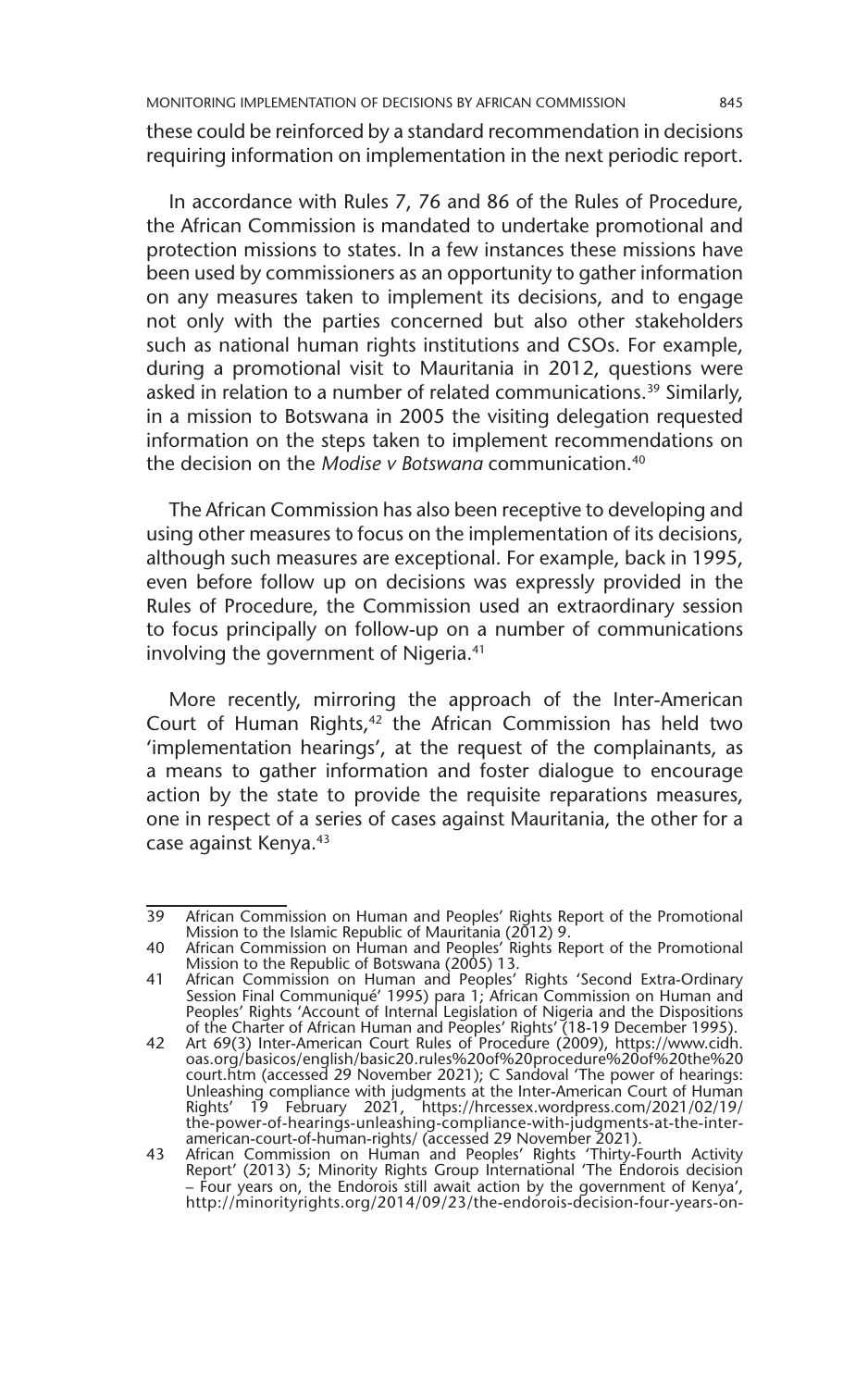In respect of the *Endorois* decision, the implementation hearing was followed by a workshop held on 23 September 2013 on the status of implementation of the *Endorois* decision, organised by the Commission's Working Group on Indigenous Populations/ Communities in collaboration with the Endorois Welfare Council.44 Unfortunately, the government of Kenya failed to participate in the implementation workshop and to report back as promised during the oral hearing; consequently the Commission adopted Resolution 257 on 5 November 2013 urging the government of Kenya to implement the decision. Such resolutions, in response to the state's failure to implement its decision, have been typically used, albeit rarely, following consistent pressure from the complainants, or as a result of concern over a deteriorating situation in the country concerned.45 These resolutions urge compliance by reminding states of the action they should be taking,<sup>46</sup> and noting the need for dialogue, including a decision to undertake a promotional mission to the country concerned.47

Finally, the former Rules of Procedure of the African Commission enabled the Commission to refer cases to the African Court on the basis of a state's failure or unwillingness to comply with its decisions.<sup>48</sup> The objective of this procedure was to provide a further avenue to apply pressure on a state to implement, and arguably was founded on the mistaken assumption that states are more likely to implement judgments from a regional court than the decisions of the African Commission. Yet, the Commission used this only twice with respect to failure to comply with its provisional measures,<sup>49</sup> and never for a decision. The revised 2020 Rules of Procedure make no explicit reference to the ability to refer a decision to the African Court on the basis of failure to implement.

the-endorois-still-await-action-by-the-government-of-kenya/ (accessed 12 July 2017).

<sup>44</sup> Minority Rights Group International (n 43).<br>45 African Commission on Human and People

<sup>45</sup> African Commission on Human and Peoples' Rights 'Resolution on the Human Rights Situation in the Republic of Cameroon' ACHPR/Res. 395 (LXII) (2018); Resolution on the Human Rights Situation on Eritrea (21 November-5 December 2005).

<sup>46</sup> African Commission on Human and Peoples' Rights 'Resolution Calling on the Republic of Kenya to Implement the Endorois Decision' ACHPR/Res.257 (2013).

<sup>47</sup> African Commission on Human and Peoples' Rights 'Resolution on the Human<br>Rights Situation in the Republic of Cameroon' ACHPR/Res. 395 (LXII) (2018).<br>48 Rule 118 of the Rules of Procedure of the African Commission on

Peoples' Rights (2011)

<sup>49</sup> Application 2/2013, *African Commission on Human and Peoples' Rights v Libya*; Application 6/2012, *African Commission on Human and Peoples' Rights v Kenya*.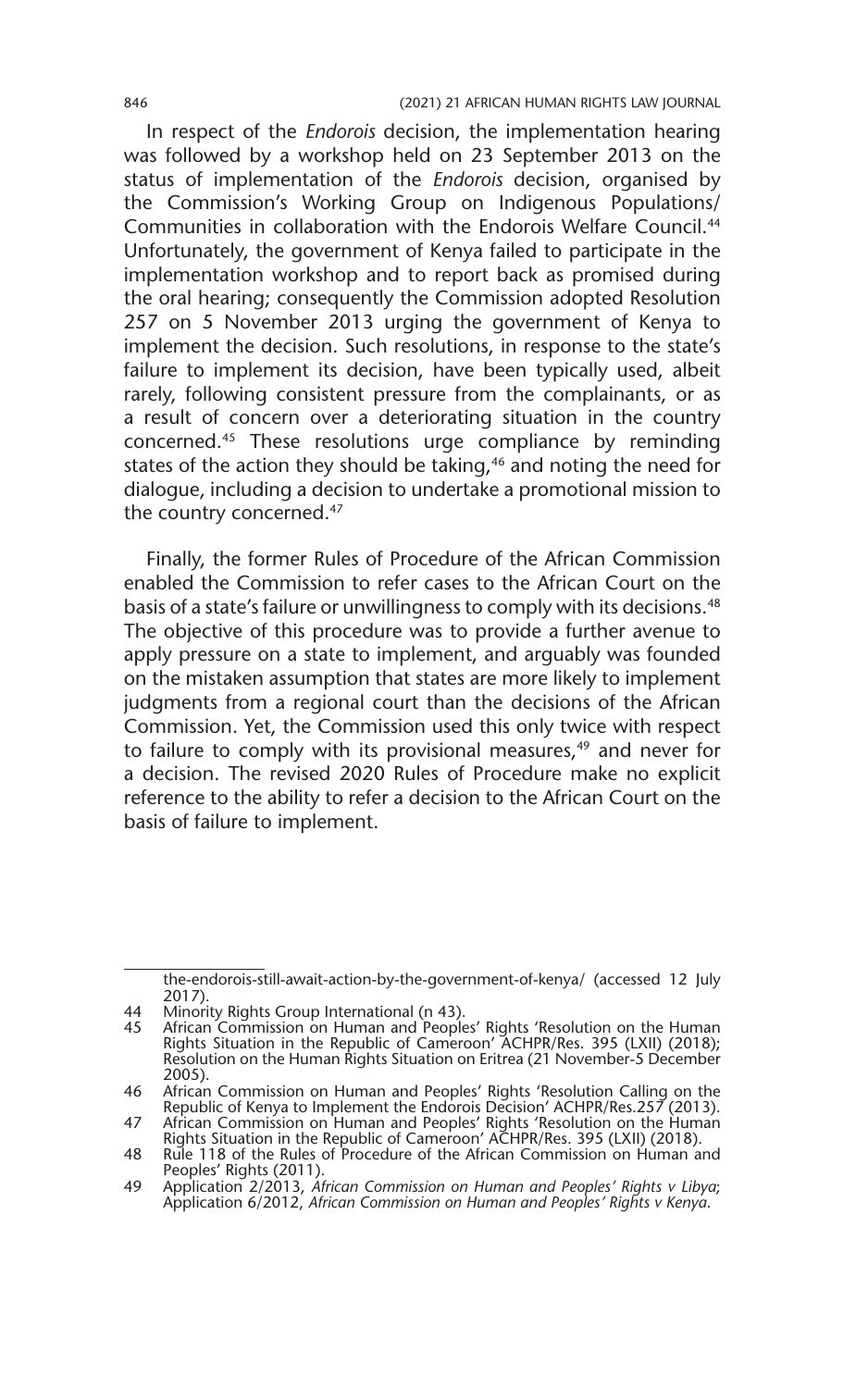## **4 Observations on the African Commission's approach post-decision?**

Through these various rules and mechanisms, the African Commission has tried to articulate and apply an approach to monitoring implementation post-decision. Principally, it has focused on gathering information, mostly kept internally, and reporting sporadically on the measures taken by the state to implement the decision.

In a few instances it has gone further to offer a space for dialogue between the parties, a role favoured by the Inter-American Court, although not one with which the Commission is particularly comfortable. For example, although the government of Kenya failed to engage fully with the implementation hearing, and other discussions, in respect of the *Endorois* decision, the hearing enabled the Commission to offer its 'good offices' to the parties to facilitate implementation, to 'forge dialogue and strategise with the government and civil society'.50

Yet, when states have not implemented the decision, or not provided sufficient detail to enable the African Commission to conclude otherwise, subject to a few exceptions, the Commission has been largely unwilling to push it further. Where it has taken on the role of 'enforcer', this has involved, as noted above, publishing limited information on decisions that have not been implemented. Similarly, where it could refer cases of non-implementation to the Court or political organs of the AU, these processes have rarely, if ever, been utilised.

#### **4.1 Degree of discretion to states**

The reluctance of the African Commission to take stronger measures in the event of non-implementation, for example, to refer the matter to the AU political organs or the African Court, is reflected in the greater discretion and leeway given to states. For example, it is not uncommon for states to fail to adhere to the deadlines in the Rules of Procedure to reply to the Commission on the measures they have taken to implement the decision. Yet, it is not at all clear what the African Commission does to address this, other than issuing further requests for information.

<sup>50</sup> https://achpr.org/news/viewdetail?id=139 (accessed 29 November 2021).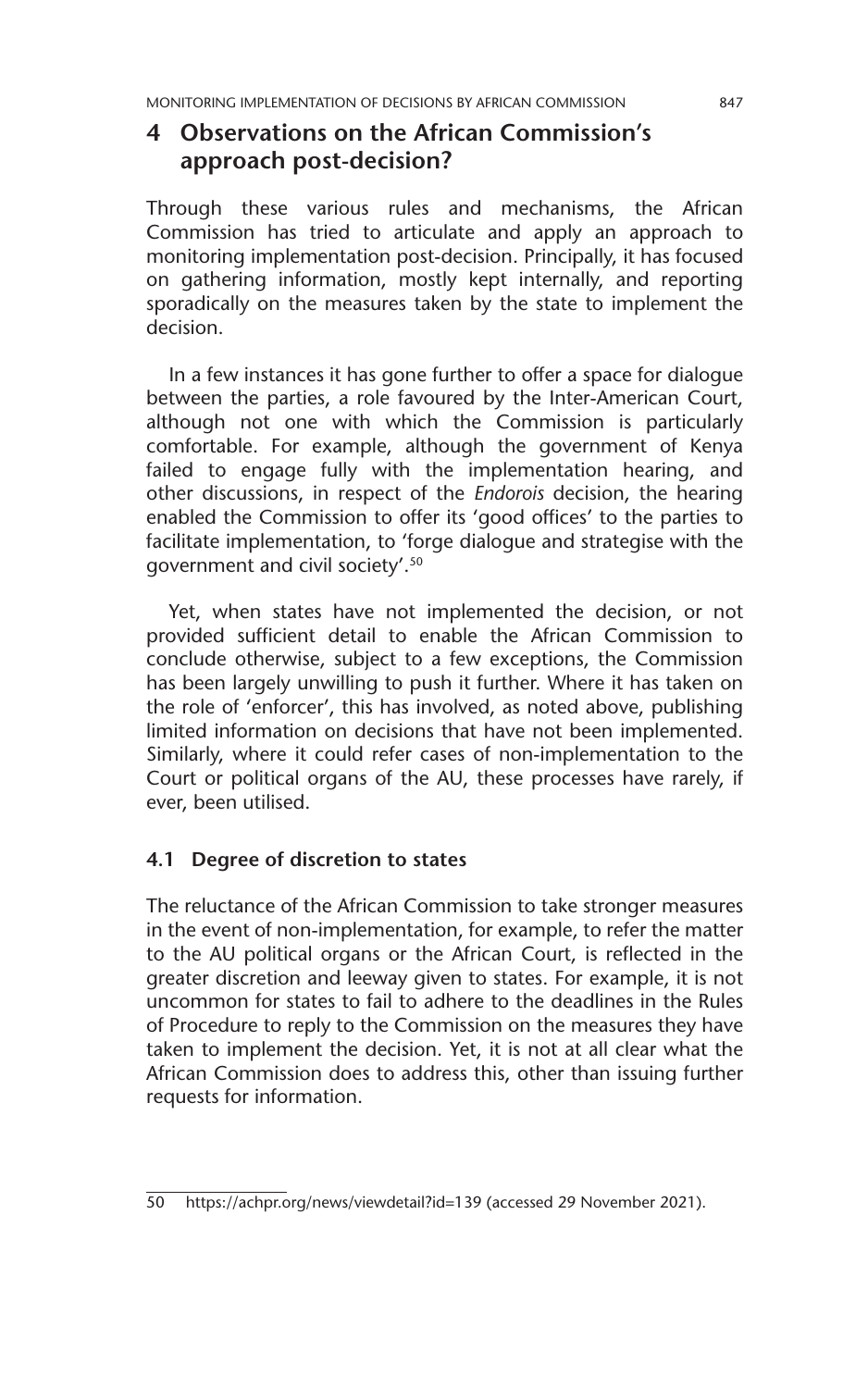In addition, while its decisions show increasing sophistication and specificity in terms of the content of the reparations, $51$  the decisions do not show the same level of nuance, for example, with respect to deadlines or identifying relevant actors.

Specificity can mean different things, from the content of the reparation, to deadlines set, and determining the state actors who are responsible for implementation. 52 However, the African Commission has again been inconsistent in the approach it has adopted, and the degree of discretion given to states, to interpret and elaborate on measures required to implement a decision, has varied from case to case.

#### **4.2 Whether it will assess implementation**

Determining whether implementation or compliance has taken place is not a straightforward task. As Hillebrecht notes, '[i]nternational relations and international legal scholars have long struggled with measuring compliance, and part of this challenge comes from the problem of endogeneity'.<sup>53</sup> There may not necessarily be a causal link between the behaviour of the state and the particular rule or finding.54 Therefore, the 'influence' that the finding of a human rights body may have on state behaviour is an ambiguous concept,<sup>55</sup> and low statistics on implementation 'can partly be explained by some of the challenges of the follow-up procedure'.<sup>56</sup> Others have also cautioned against the use of 'judgment-compliance' as a means to assess the effectiveness of international courts.<sup>57</sup>

With these caveats in mind, while the African Commission has been willing to gather information, including from other sources, on the measures taken by the state to implement the decision, it appears to find it much more difficult to make any assessment on the extent to which these measures are appropriate and fulfil what is required. It has not, for instance, made visible any detailed information on what

<sup>51</sup> Communication 426/12 *Agnes Uwimana-Nkusi & Saidati Mukakibibi v Rwanda*  (2021).

<sup>52</sup> R Murray & C Sandoval 'Balancing specificity of reparation measures and states' discretion to enhance implementation' (2020) 12 *Journal of Human Rights Practice* 101-124. GL Neuman 'Bi-level remedies for human rights violations' (2014) 55 *Harvard International Law Journal* 323.

<sup>53</sup> Hillebrecht (n 7) 42.

<sup>54</sup> Murray & Long (n 2) 28*;* F Viljoen 'Exploring the theory and practice of the relationship between international human rights law and domestic actors' (2009) 22 *Leiden Journal of International Law* 177, 180; Viljoen & Louw (n 5) 1.

<sup>55</sup> Murray & Long (n 2) 28-29.<br>56 As above.<br>57 Y Shany 'Assessing the eff

<sup>56</sup> As above.

<sup>57</sup> Y Shany 'Assessing the effectiveness of international courts: A goal-based approach' (2012) 106 *American Journal of International Law* 225.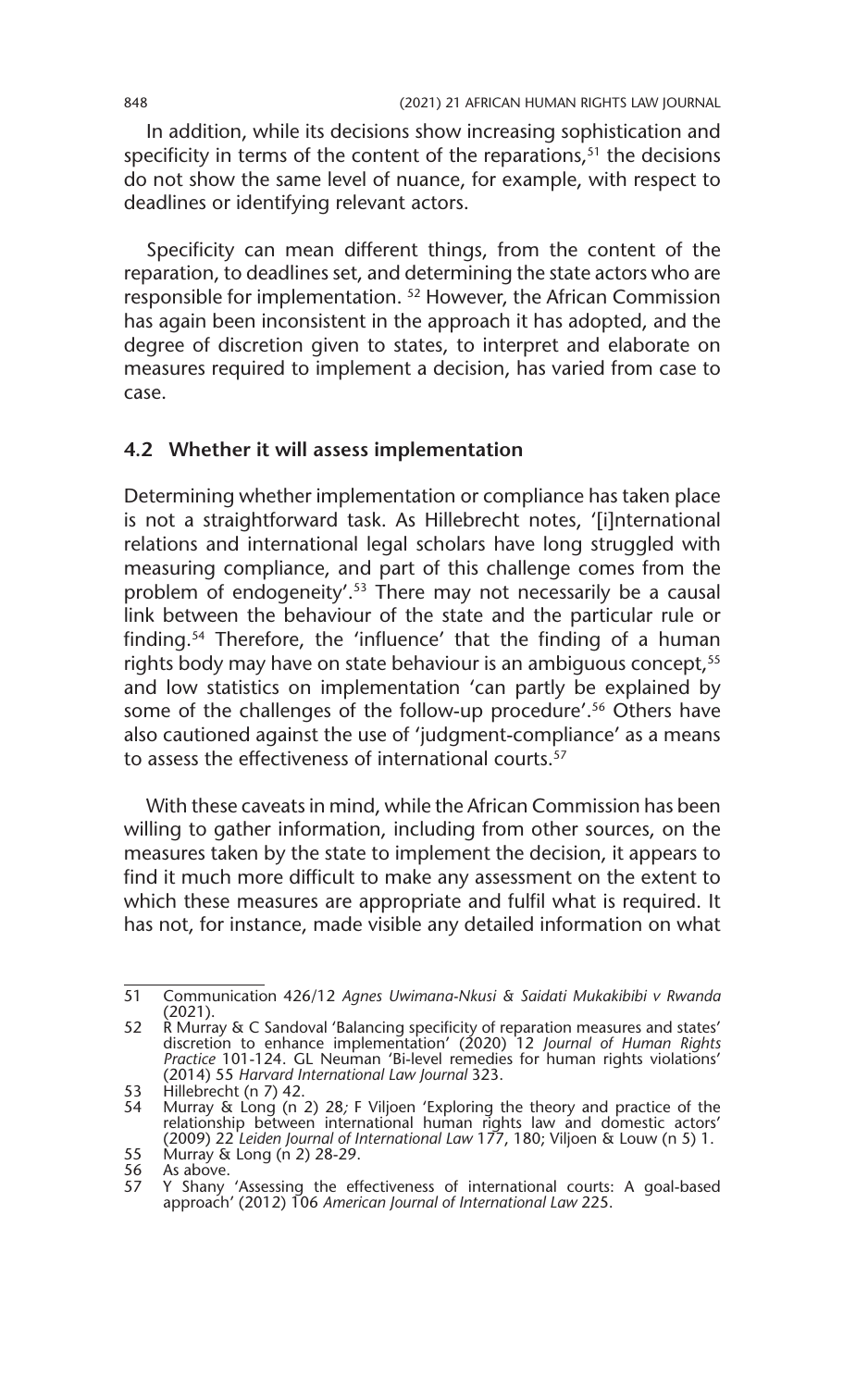measures states may have taken to implement a decision, neither has it identified any criteria for how it may determine whether or not those measures are sufficient.

#### **4.3 How much visibility**

Writing in 2001, Heyns and Viljoen argue that 'the widespread ignorance of the treaty system in government circles, among lawyers and in civil societies around the world, effectively blocks any impact that the treaties may otherwise have had',<sup>58</sup> a criticism also applicable to the African Commission. Thus, increased visibility of the measures that states have or have not taken to implement decisions may 'heighten the incentive to comply by publicising non-compliance, and giving discursive tools to civil society and other states interested in pressuring for compliance'.59 Supranational bodies, and the African Commission among them, have used what Heyns calls 'the shame factor' as a 'potentially powerful tool to influence the behaviour of states'.60

The African Commission Working Group on Communications presents an activity report during the public sessions of the Commission that can include any information received on the status of implementation of its decisions. However, reports are not always presented, and even when they are, these reports typically include no information on implementation of specific decisions; rather they have merely bemoaned the lack of information on implementation.<sup>61</sup> Accordingly, although the process for following up on its decisions now is codified in the Rules of Procedure, to date there is still limited data on implementation that is made public.

Part of the problem is that there is an apparent lack of information being submitted to the African Commission by the state concerned or sometimes the complainant. This is compounded by the limited publicity by the Commission of the information it receives. For example, in its Activity Report for November 2016-May 2017 the Working Group noted that '[t]o date, it is not in the remit of the

<sup>58</sup> Heyns & Viljoen (n 20) 483.<br>59 AV Huneeus 'Compliance w

AV Huneeus 'Compliance with international court judgments and decisions' in AV Huneeus et al *Compliance with international court judgments and decisions* 17, https://papers.ssrn.com/sol3/papers.cfm?abstract\_id=2198595 (accessed 29 November 2021).

<sup>60</sup> C Heyns & F Viljoen 'The regional protection of human rights in Africa: An overview and evaluation' in PT Zeleza & PJ McConnaughay (eds) *Human rights, the rule of law, and development in Africa* (2011) 129.

<sup>61</sup> African Commission on Human and Peoples' Rights 'Report on the Status of Communications and Intersession Report of the Working Group on Communications' (2020) paras 25-27.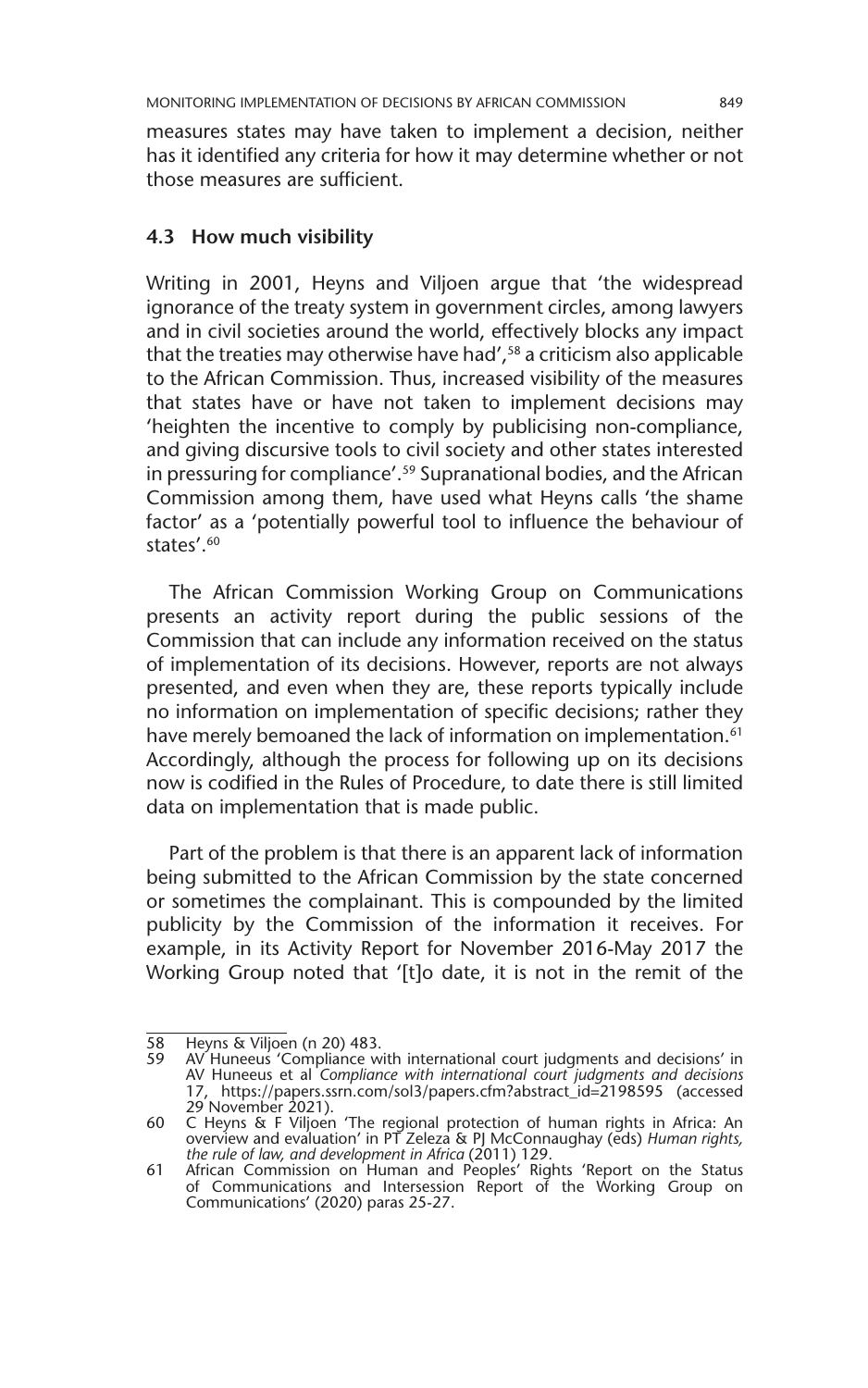Commission to provide an exhaustive and comprehensive report on the status of implementation of its decisions/recommendations pertaining to Communications'.62

#### **4.4 How and when it will bring other actors in**

Heyns's 'holistic view of human rights protection' highlights the need to engage with other actors to facilitate implementation.<sup>63</sup> Knowing when to refer to judicial bodies or policy organs can be useful when the mandate of the African Commission proves ineffective or to have reached its limit.

As noted above, the previous Rules of Procedure of the Commission provided that it could refer cases of non-compliance to the African Court. This is inherently problematic. First, it requires the African Commission to have a good sense of what the state has done to implement the decision which, as we have seen, can be difficult to obtain and can be very resource intensive. Second, the reparations need to be implementable but also measurable. Finally, it indirectly asks the African Court to add its weight to a matter where the reputation of the Commission has been insufficient to generate action by the state. In effect, by referral, the African Commission is acknowledging its own weaknesses. It therefore is not surprising that no cases were referred for failure to implement a decision.

Referral to policy organs can also facilitate implementation, as the European experience shows, where monitoring of implementation takes place largely in the hands of political actors and not by the European Court of Human Rights itself.<sup>64</sup> The African Commission has held on to monitoring its own decisions, despite the potential that could be played by the AU policy organs and in particular its ability to refer matters of 'non-compliance' to the AU organs with a request that they 'take the necessary measures for the implementation of its decisions'.<sup>65</sup> Conversely, the development of these relationships is also dependant on the response of the AU, and here the African Commission has noted that the AU and its policy organs should 'engage more actively'. <sup>66</sup> Interaction with other AU organs in

<sup>62</sup> African Commission on Human and Peoples' Rights 'Inter-sessional Activity Report' (2017) 6.

<sup>63</sup> Heyns & Viljoen (n 60) 129-143; Sandoval et al (n 8).

<sup>64</sup> Sandoval et al (n 8). 65 Rules 125(8) and (9), Rule 138 Rules of Procedure of the African Commission on Human and Peoples' Rights (2020).

<sup>66</sup> African Commission on Human and Peoples' Rights *'*Report on the Status of Communications and Intersession Report of the Working Group on Communications' (2020) paras 27 & 32.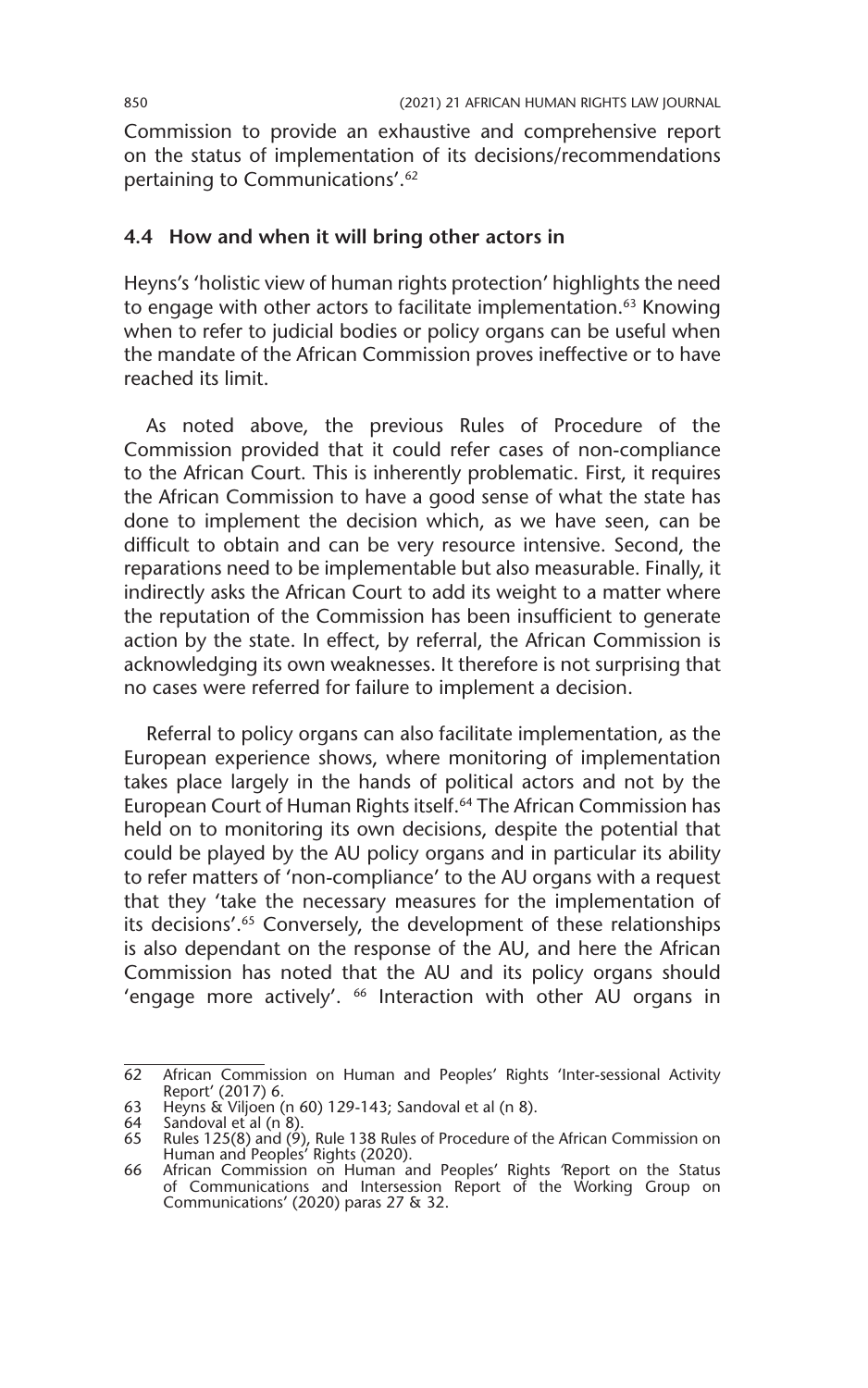monitoring the implementation of decisions, such as the African Peer Review Mechanism (APRM),<sup>67</sup> the Peace and Security Council<sup>68</sup> and the Pan-African Parliament (PAP) has been largely forgotten.

The African Commission's revised Rules of Procedure now expressly enable it to seek information on implementation from 'interested parties',<sup>69</sup> and explicitly for national or specialised human rights institutions to inform it of any action it has taken to monitor or facilitate the implementation of the Commission's decisions.<sup>70</sup> These provisions have the potential to directly address an ongoing issue for the Commission of a lack of information on measures taken by the state in respect of decisions, and yet, '[g]leaning information from diverse sources about the actions – or omissions – of states is … a prerequisite for effective follow-up'.71 Again, however, despite some innovations by national human rights institutions, such as with the adoption of the Guidelines on the Role of National Human Rights Institutions in Monitoring Implementation of Decisions of the African Commission on Human and Peoples' Rights and Judgments of the African Court on Human and Peoples' Rights, and CSOs, such as the production of an implementation dossier,<sup>72</sup> these have been at the latter's initiative rather than that of the African Commission.

## **5 Conclusions**

The African Commission has clearly done a great deal to focus on implementation over the last few years. Looked at in the round, it has used all aspects of its mandate to try to monitor what states are doing post-decision, and it has attempted to think more strategically, in particular through its seminars devoted to the issues which concluded with practical recommendations. Yet, these approaches have been inconsistent and the momentum gained through various important initiatives has not been sustained. Some of the very useful proposals made from the Dakar and Zanzibar seminars, such as that the African Commission develop a 'communication strategy', organise 'training sessions and implementation seminars' and develop 'guidelines … with indicators to assist … in monitoring implementation of

<sup>67</sup> African Commission on Human and Peoples' Rights *'*Activities as Special Rapporteur on Freedom of Expression and Access to Information' (2010).

<sup>68</sup> Wachira & Ayinla (n 7) 465. 69 Rule 125(6) of the Rules of Procedure (n 65).

<sup>70</sup> Rule 125(2) of the Rules of Procedure (n 65).<br>71 Donald et al (n 15).<br>72 HRDA 'Communication Nos 54/91-61/91

Donald et al (n 15).

<sup>72</sup> IHRDA 'Communication Nos 54/91-61/91, 98-93-164/97, 196/97, 210/98*, Malawi Africa Association et al v Mauritania, Implementation Dossier*' (2011).